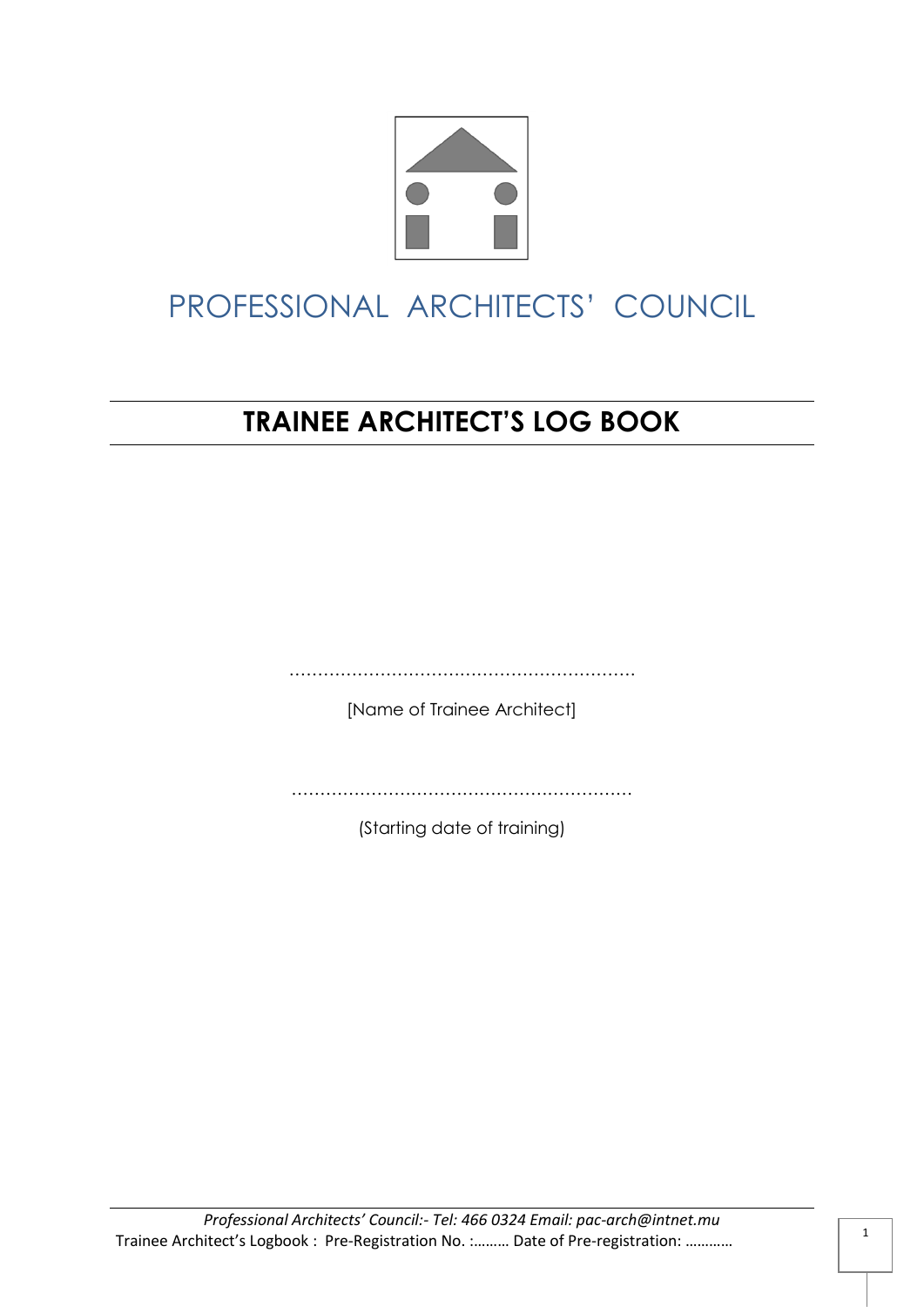### 1. CONTENT

1. INTRODUCTION NOTE

#### 2. FORWARD

Xxxxxxxxxxxxxxxx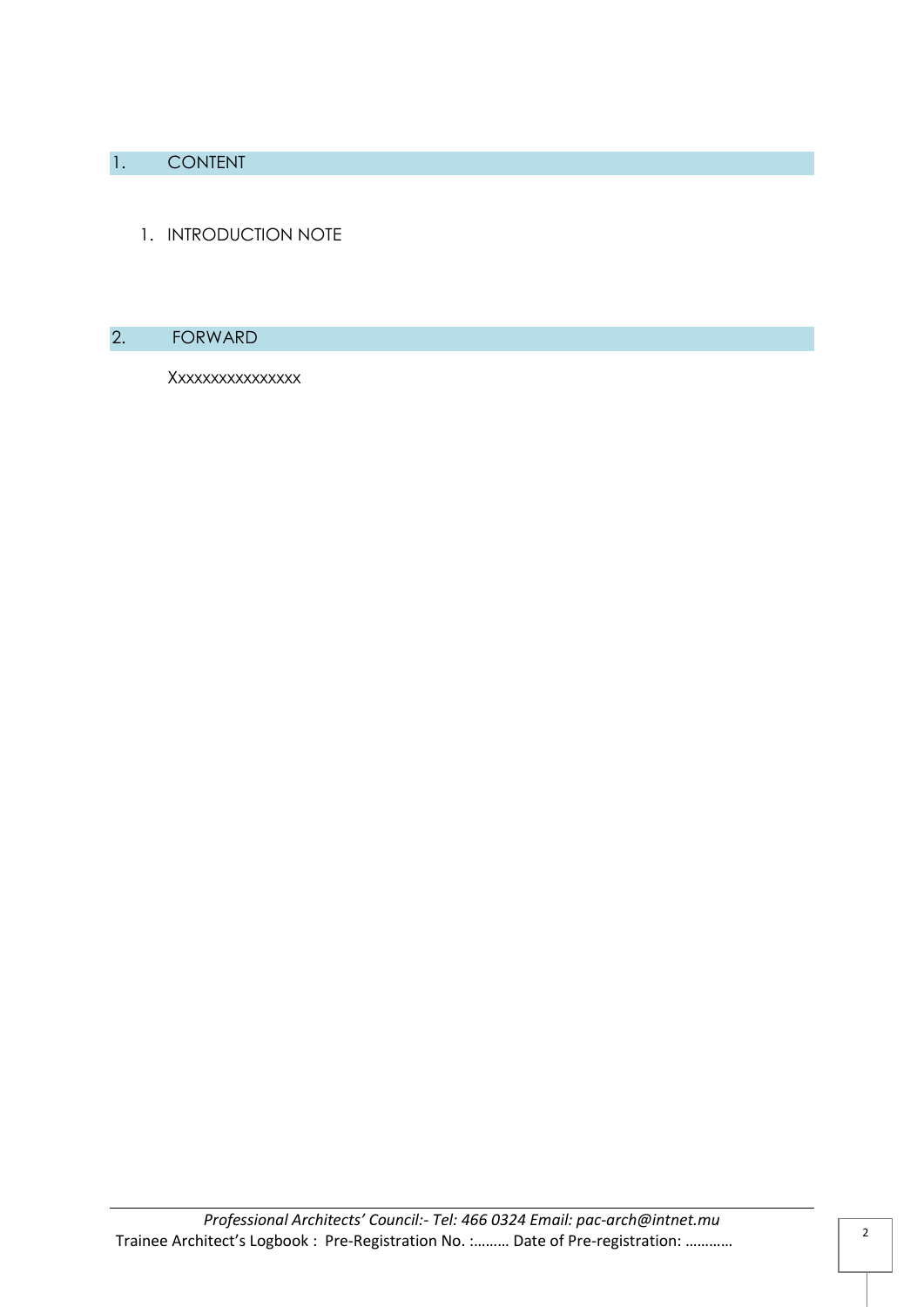### GENERAL NOTES

- 1. The Trainee Architect (TA) shall conduct a professional training at any of the approved Placement Provider (PP) as provided by the PAC Council.
- 2. The PP could be a Mauritius based private architectural firm or the Ministry of Public Infrastructure or any other institution as may be approved by the Council.
- 3. The work placement shall be supervised by a Training Mentor (TM), who must be a Registered Professional Architect (PA).
- 4. The TA may also conduct a work placement under the direct supervision of a freelance PA.
- 5. The duration of the work placement shall be of 24 months.
- 6. The TA may work for 24 consecutive months in the same firm /under the supervision of the same PA. However, the TA is allowed to conduct his/her training in different firms or under the direct supervision of different PAs. In such case, the minimum duration of the training period shall be of 3 consecutive months or Quarterly Period (QP), which shall consist of a minimum of 70 working days or 560 working hours.
- 7. During one QP, the TA should perform at least 440hours of active participatory work and the rest as observer.
- 8. The TA must be involved at 80% as participant and 20% as observer on the overall work placement(s).
- 9. Prior to starting the training, the TM must provide a non exhaustive list of projects and tasks that shall be entrusted to the TA.
- 10. The PP/TM must ensure that the TA works on different types of projects with varying complexity as per Annex … The TA must work on at least 1 project of each class.
- 11. Mandatory Minimum Salary?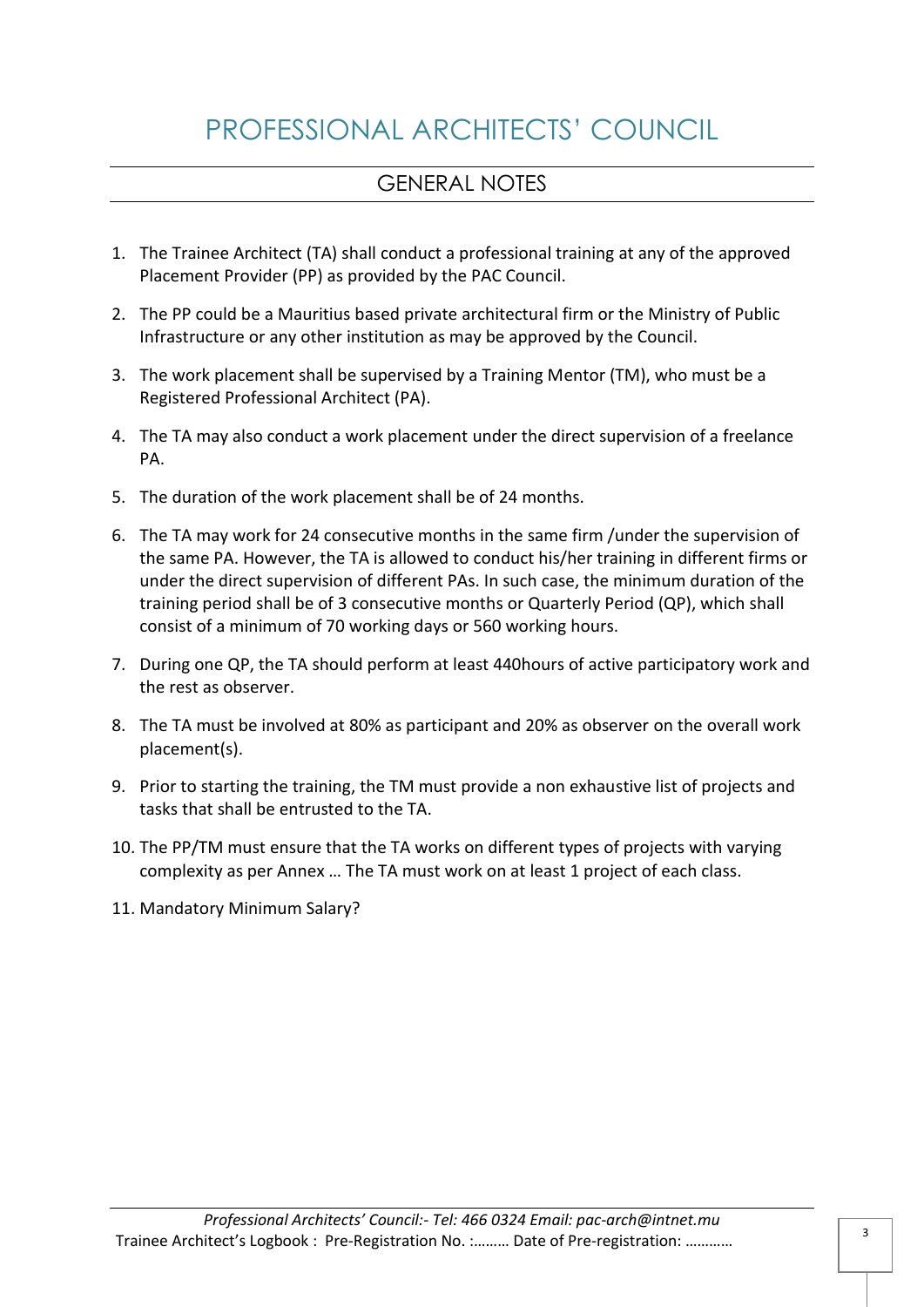### WORK STAGES & DESCRIPTION OF KEY TASKS

*The Trainee Architect must demonstrate to have acquired adequate experience and knowledge both as participant and observer at all work stages.*

#### **PREPARATION**

#### **A Appraisal**

Identification of client's needs and objectives, business case and possible constraints on development.

#### **B Design Brief**

Development of initial statement of requirements into the Design Brief by or on behalf of the client confirming key requirements and constraints. Identification of procurement method, procedures, organisational structure and range of consultants and others to be engaged for the project.

#### **DESIGN**

#### **C Concept**

- Implementation of Design Brief and preparation of additional data.
- Preparation of Concept Design including outline proposals for structural and building services systems, outline specifications and preliminary cost plan.

#### **D Design Development**

- Development of concept design to include structural and building services systems, updated outline specifications and cost plan.
- Completion of Project Brief.

#### **E Technical Design**

Preparation of technical design(s) and specifications, sufficient to co-ordinate components and elements of the project and information for statutory standards and construction safety.

#### **BUILDING PERMIT & OTHER STATUTORY APPROVALS**

#### **F Application for statutory approvals**

- Preparation of further information for the application of Building Permit, and any other applicable statutory permission.

#### **PRE-CONSTRUCTION**

#### **G Production Information**

- Preparation of production information in sufficient detail to enable a tender or tenders to be obtained.
- Preparation of further information for construction required under the building contract.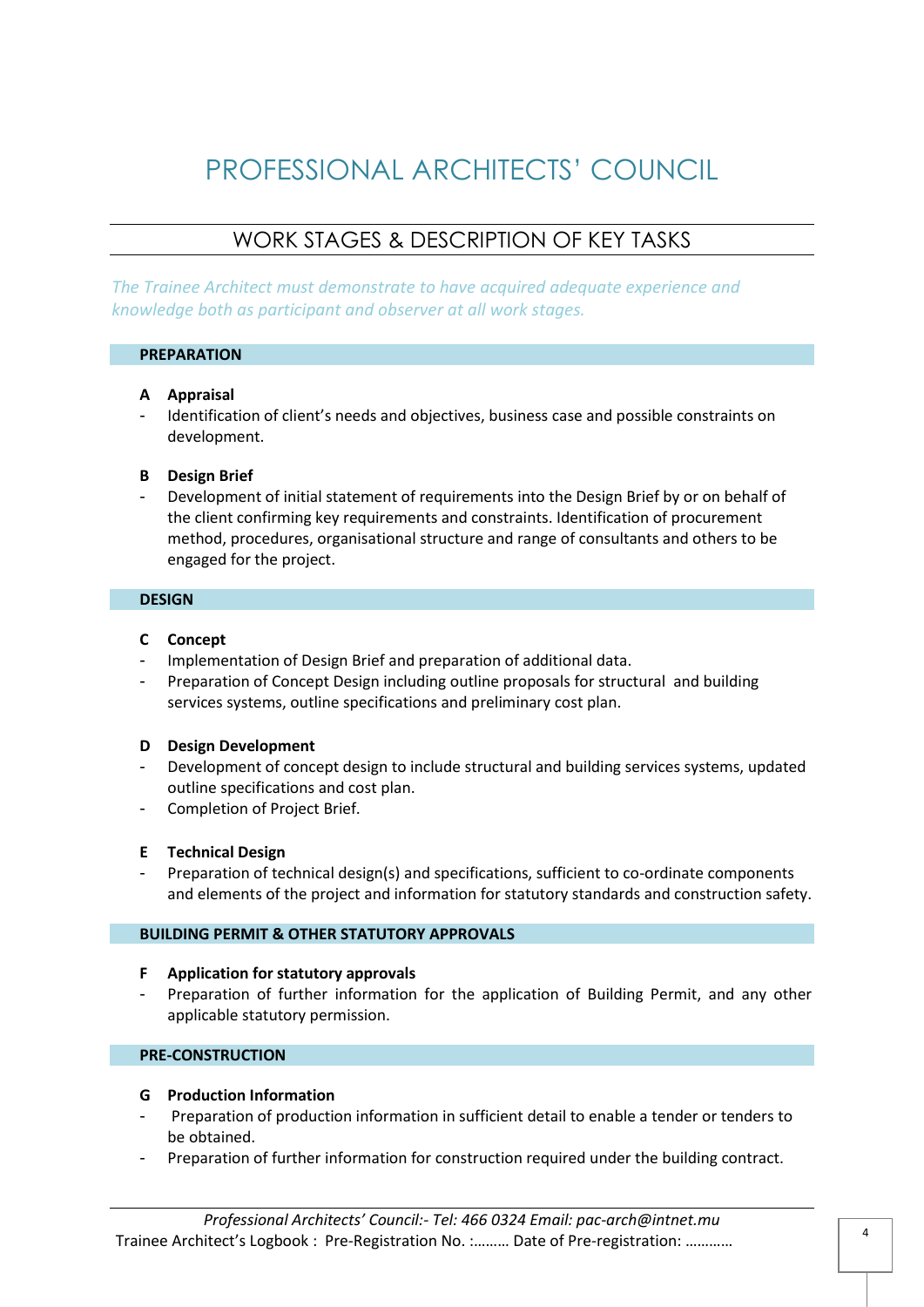#### **H Tender Documentation**

Preparation and/or collation of tender documentation in sufficient detail to enable a tender or tenders to be obtained for the project.

#### **I Tender Action**

- Identification and evaluation of potential contractors and/or specialists for the project.
- Obtaining and appraising tenders; submission of recommendations to the client.

# **CONSTRUCTION**

#### **J Mobilisation**

- Project Planning.
- Letting the building contract, appointing the contractor.
- Issuing of information to the contractor.
- Arranging site hand over to the contractor.

#### **K Construction to Practical Completion**

- Administration of the building contract to Practical Completion.
- Provision to the contractor of further Information as and when reasonably required.
- Review of information provided by contractors and specialists.

#### **USE**

#### **L Post Practical Completion**

- Administration of the building contract after Practical Completion and making final inspections.
- Assisting building user during initial occupation period.
- Review of project performance in use.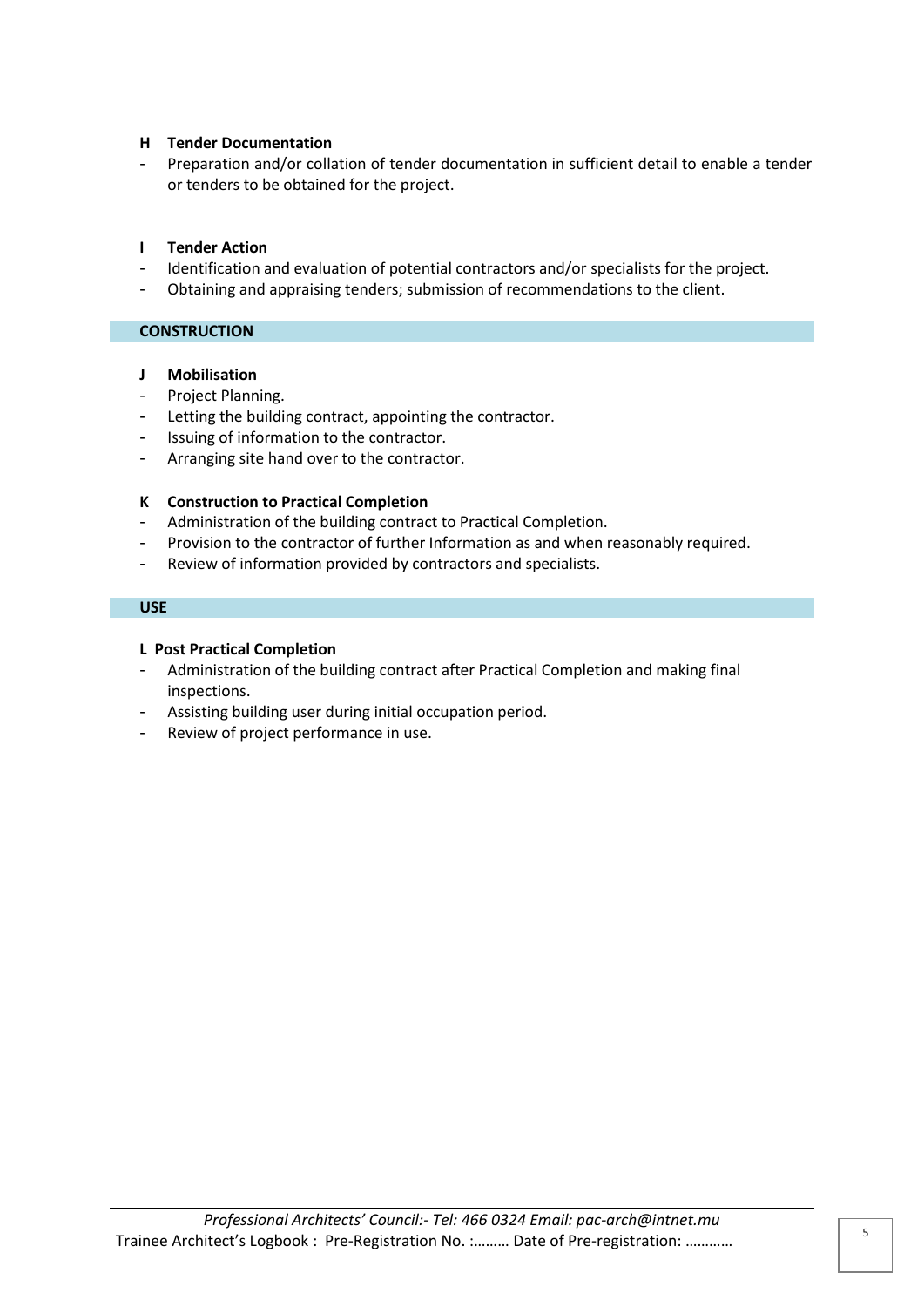# Professional Training Experience Record

#### **WORK PLACEMENT QUARTERLY MONITORING REPORT**

| Name of Trainee Architect                           |                                   |
|-----------------------------------------------------|-----------------------------------|
| <b>Training Period</b>                              |                                   |
| <b>Placement Provider</b>                           |                                   |
| Name of Training Mentor                             |                                   |
| <b>Contacts of Trainee Architect</b>                |                                   |
| Address                                             |                                   |
| Tel                                                 |                                   |
| Fax                                                 |                                   |
| Email                                               |                                   |
|                                                     |                                   |
|                                                     | <b>Projects Details</b>           |
| Project Name (1)                                    |                                   |
| Project Name (2)                                    |                                   |
| Project Name (3)                                    |                                   |
| [See annex ]                                        |                                   |
| <b>Total Working Hours</b>                          | Observer: Hr*<br>: Participant:Hr |
| (Details about works stages are hereafter attached) |                                   |
|                                                     |                                   |
| Personal Commentary                                 |                                   |
|                                                     |                                   |
|                                                     |                                   |
|                                                     |                                   |
|                                                     |                                   |
|                                                     |                                   |
|                                                     |                                   |
|                                                     |                                   |
|                                                     |                                   |
|                                                     |                                   |
|                                                     |                                   |

*Professional Architects' Council:- Tel: 466 0324 Email: pac-arch@intnet.mu* Trainee Architect's Logbook : Pre-Registration No. :……… Date of Pre-registration: …………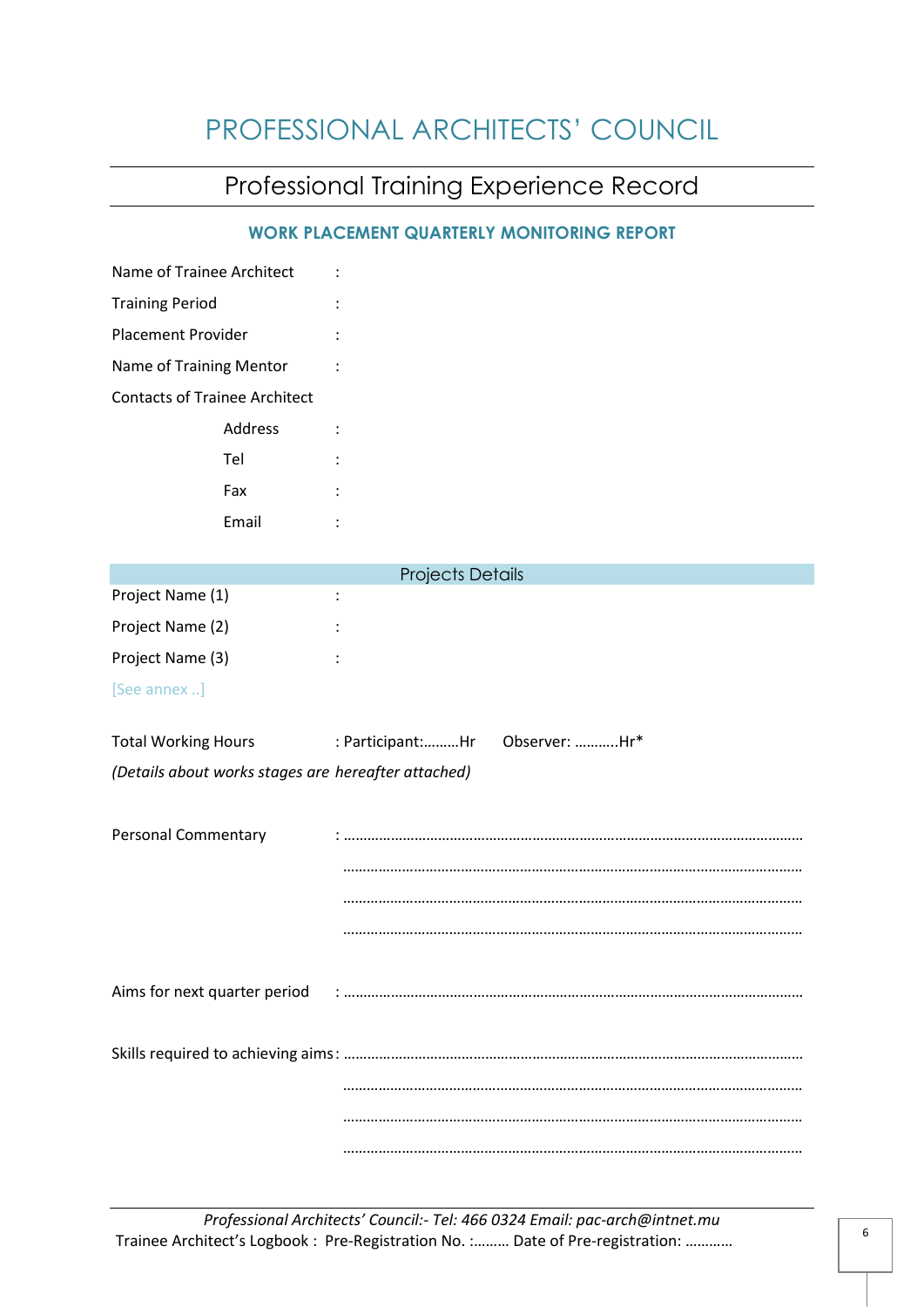#### **Trainee Architect's Declaration**

I declare that I have worked in the above office for the said Training Period and that the project details given and my involvement in the respective projects are true.

Signature ……………………………………………….. Date: ...……/………./………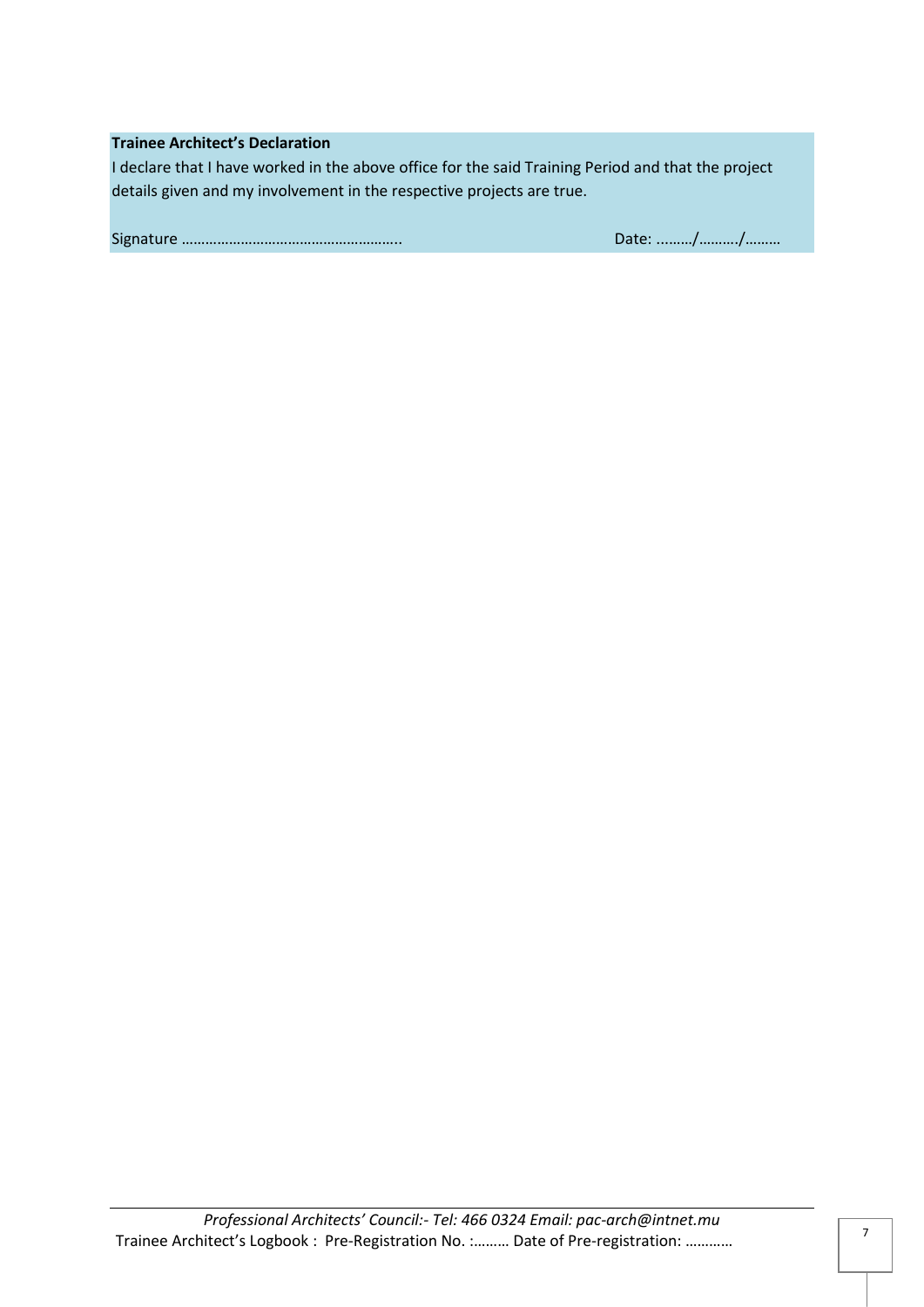|                                                                                                 | <b>TRAINING MENTOR'S APPRAISAL</b>                                                                     |  |  |
|-------------------------------------------------------------------------------------------------|--------------------------------------------------------------------------------------------------------|--|--|
| Name of Trainee Architect                                                                       |                                                                                                        |  |  |
|                                                                                                 |                                                                                                        |  |  |
| <b>Training Period</b>                                                                          |                                                                                                        |  |  |
| <b>Placement Provider</b>                                                                       |                                                                                                        |  |  |
| Name of Training Mentor                                                                         |                                                                                                        |  |  |
| <b>Contacts of Placement Provider</b>                                                           |                                                                                                        |  |  |
| Address                                                                                         |                                                                                                        |  |  |
| Tel                                                                                             |                                                                                                        |  |  |
| Fax                                                                                             |                                                                                                        |  |  |
| Email                                                                                           |                                                                                                        |  |  |
|                                                                                                 |                                                                                                        |  |  |
| <b>Training Mentor Appraisal</b>                                                                |                                                                                                        |  |  |
|                                                                                                 |                                                                                                        |  |  |
|                                                                                                 |                                                                                                        |  |  |
|                                                                                                 |                                                                                                        |  |  |
|                                                                                                 |                                                                                                        |  |  |
|                                                                                                 |                                                                                                        |  |  |
|                                                                                                 |                                                                                                        |  |  |
|                                                                                                 |                                                                                                        |  |  |
| Aims for next quarter period                                                                    |                                                                                                        |  |  |
|                                                                                                 |                                                                                                        |  |  |
|                                                                                                 |                                                                                                        |  |  |
|                                                                                                 |                                                                                                        |  |  |
|                                                                                                 |                                                                                                        |  |  |
|                                                                                                 |                                                                                                        |  |  |
|                                                                                                 |                                                                                                        |  |  |
|                                                                                                 |                                                                                                        |  |  |
| <b>Training Mentor's Declaration</b>                                                            |                                                                                                        |  |  |
|                                                                                                 | I declare that the Trainee Architect has worked under my direct supervision for the said Training      |  |  |
|                                                                                                 | Period and that the project details given and his/her involvement in the respective projects are true. |  |  |
|                                                                                                 |                                                                                                        |  |  |
|                                                                                                 | Date:                                                                                                  |  |  |
| The Quarter Monitoring Report must be sent to the PAC Council Registrar, not later than 30 days |                                                                                                        |  |  |
| after completion of the quarterly training period.                                              |                                                                                                        |  |  |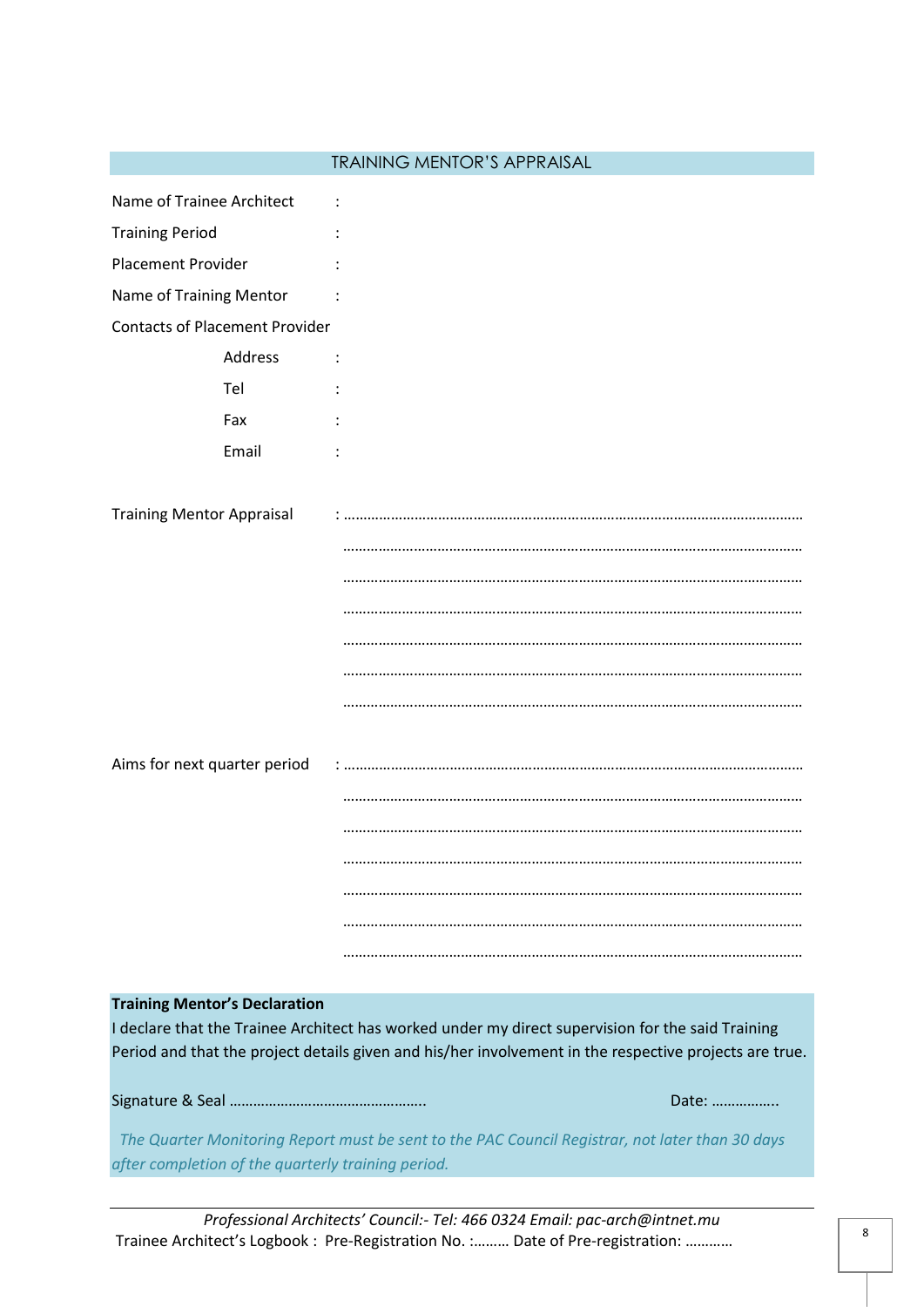| <b>Project Details</b>     |                      |  |  |  |
|----------------------------|----------------------|--|--|--|
| Project Name (1)           | :                    |  |  |  |
| Project Brief /Description |                      |  |  |  |
| Project Title              |                      |  |  |  |
| Client                     |                      |  |  |  |
| Nature/Category            |                      |  |  |  |
| Services Provided          |                      |  |  |  |
| Project Architect/Team :   |                      |  |  |  |
| Consultant(s)              |                      |  |  |  |
| Contractor                 |                      |  |  |  |
| Project Value              | :(MUR)               |  |  |  |
| <b>Current Stage</b>       | $\ddot{\phantom{a}}$ |  |  |  |
| <b>Additional Info</b>     |                      |  |  |  |
|                            |                      |  |  |  |
| <b>Tasks Description</b>   |                      |  |  |  |
|                            |                      |  |  |  |
|                            |                      |  |  |  |
|                            |                      |  |  |  |
|                            |                      |  |  |  |
|                            |                      |  |  |  |
|                            |                      |  |  |  |

#### [Add for other projects]

#### WORK STAGES – PARTICIPATION/OBSERVATION

Work Stages **Participant (Hr) Observer (Hr)** Total (Hr)

- A. **Appraisal**  B. **Design Brief**
- C. **Concept**
- D. **Design Development**
- E. **Technical Design**
- F. **Application for statutory approvals**
- G. **Production Information**
- H. **Tender Documentation**
- I. **Tender Action**
- J. **Mobilisation**
- K. **Construction to Practical Completion**
- L. **Post Practical Completion**

#### **Grand Total ……………….. ……………….. ………………..**

*Professional Architects' Council:- Tel: 466 0324 Email: pac-arch@intnet.mu* Trainee Architect's Logbook : Pre-Registration No. :……… Date of Pre-registration: …………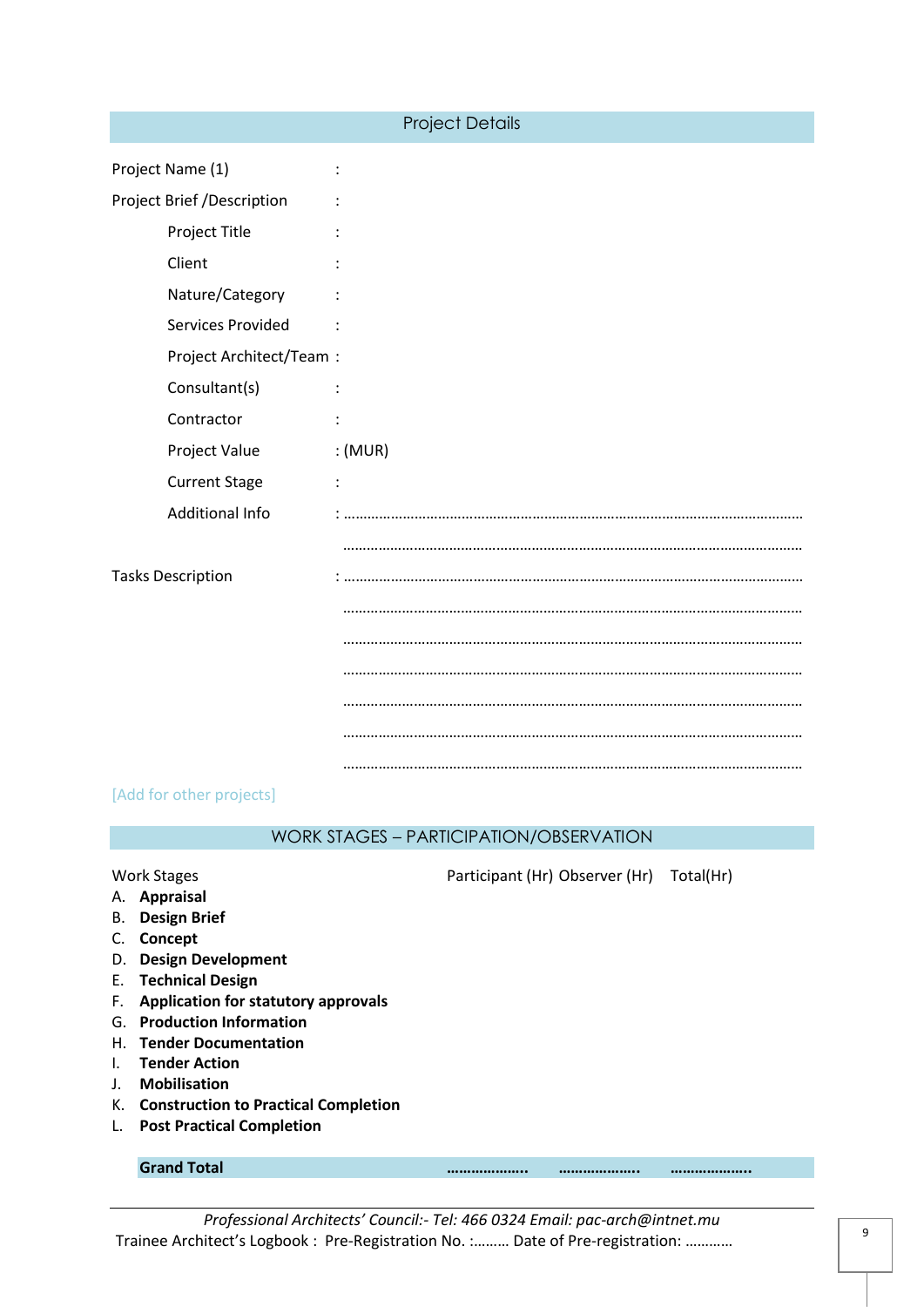### - APPENDICES - WORK STAGES / KEY TASKS

The Trainee Architect must submit relevant information (drawings, cost control, planning site meeting MoM, procurement documents, etc …) to support his/her involvement and acquire experience in the different work stages.

- **1. Drawings**
- 2. **Appraisal**
- 3. **Design Brief**
- 4. **Concept**
- 5. **Design Development**
- 6. **Technical Design**
- 7. **Application for statutory approvals**
- 8. **Production Information**
- 9. **Tender Documentation**
- 10. **Tender Action**
- 11. **Mobilisation**
- 12. **Construction to Practical Completion**
- 13. **Post Practical Completion**